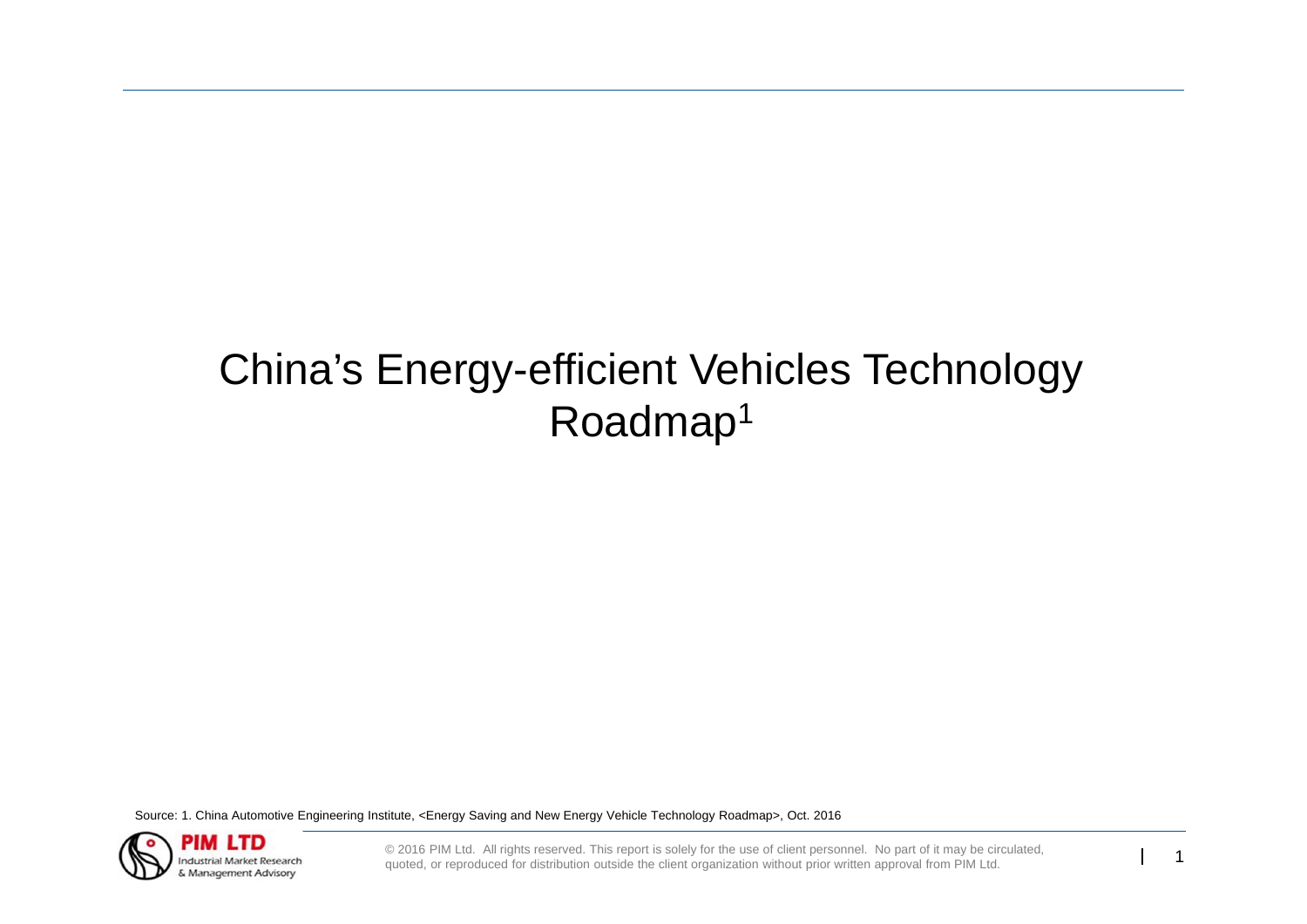Energy-efficient Vehicles Technology Roadmap1

# **General Strategy**

- ♦ Focus on hybrid technologies, support powertrain optimization and upgrades, friction reduction and advanced electronic and electrical technologies, and comprehensively enhance energy-saving technologies and fuel economy in traditional vehicles.
- $\blacklozenge$  Combine structural and technical energy conservation, and accelerate promoting compact cars and smaller to significantly increase the proportion of small cars.
- $\blacklozenge$  Target natural gas vehicles as an initial initiative, moderately develop the alternative fuel vehicles, and increase low carbon and diversification in fuels to reduce China's dependence on petroleum.

Source: 1. China Automotive Engineering Institute, <Energy Saving and New Energy Vehicle Technology Roadmap>, Oct. 2016

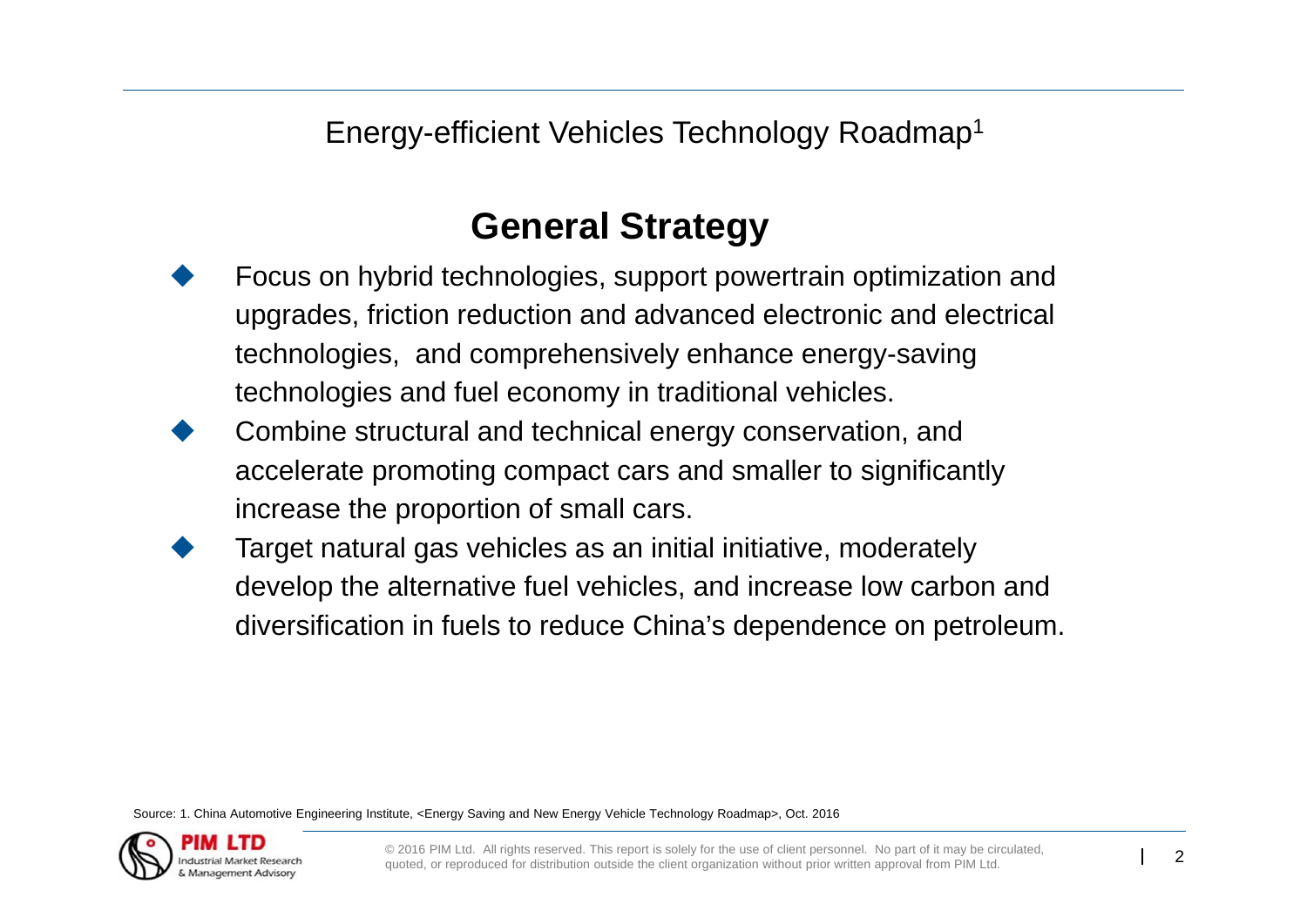## Energy-efficient Vehicles\_ Goals, Paths and Priorities

#### **Development Goals Average fuel consumption of passenger cars:** • 2020: 5.0L/100km• 2025: 4.0L/100km• 2030: 3.2L/100km**Average fuel consumption of commercial cars compared to 2015:** • 2020: reducing 10% • 2025: reducing 15% • 2030: reducing 20% **Market share of energyefficient cars:**• 2020: 30%• 2025: 40%•2030: 50%

**Technology Paths**

### **Energy-efficient passenger cars:**

- • Improve the engine thermal efficiency
- • Optimize the powertrain match
- •Reduce heat loss
- •Reduce energy loss
- • Improve the efficiency of hybrid systems

### **Energy-efficient commercial cars:**

- • Improve the thermal efficiency of diesel engines
- •Reduce energy loss
- •Hybrid systems

## **Development Priorities**

- • Combustion mechanism of advanced ICEs\*
- •Autonomous control systems
- • Entirely variable valve technologies
- •Waste energy recovery
- •Engine thermal management
- • Automation, high efficiency and core-component technologies of transmissions
- •Low friction
- • Superchargers and their applications
- • Advanced fuel injection systems
- •48V systems
- •Hybrid engines
- • Hybrid electromechanical coupling technologies

Remark:

\*: ICE is the abbreviation of **I**nternal **C**ombustion **E**ngine

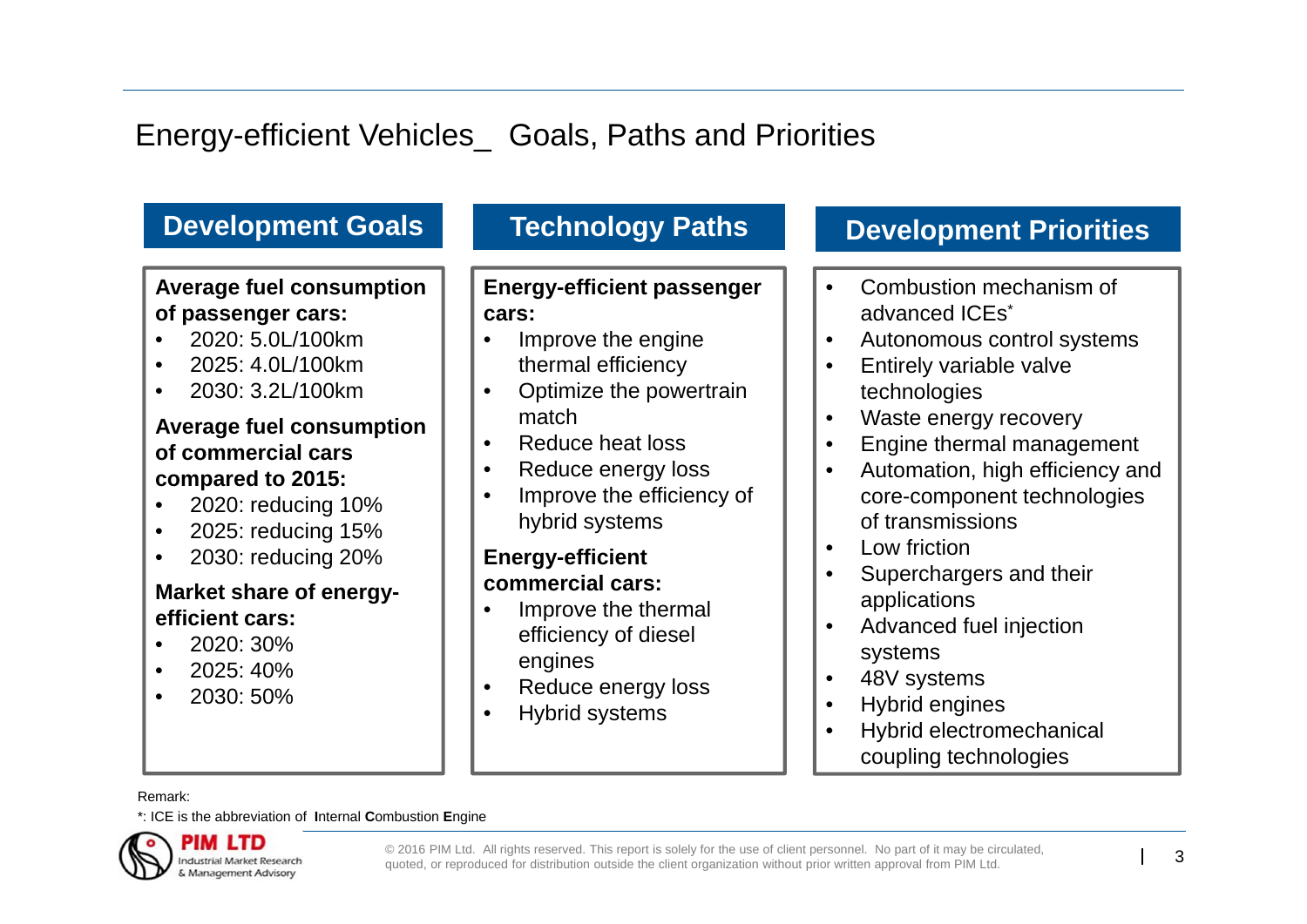Energy-efficient Vehicles\_ Pathways to Energy Conservation

**Six pathways to energy conservation for passenger cars**: lightweight and miniaturization, vigorously develop hybrid engines, powertrain optimization and upgrade, electronic and electrical conservation, friction reduction, and alternative fuels.

#### **Lightweight and Miniaturization:**

- Over 55% in 2020, 60% in 2025, and 70% in 2030 of the compact cars and the smaller
- Accelerate the application of lightweight products, technologies and processes.



#### **Vigorously Develop Hybrid Engines:**

- Market share up to 8% and fuel consumption as low as 4.0L/100km in 2020
- 20% and 3.6L/100km in 2025
- 25% and 3.3L/100km in 2030

#### **Powertrain Optimization and Upgrade:**

- Engine thermal efficiency up to 40% in 2020
- 44% in 2025
- 48% in 2030 by HCCI<sup>\*</sup> technology

#### **Electronic and Electrical Conservation:**

- **Develop 48V system**
- Standardize the electric air conditioning, EPS technology etc.
- **Study on sustained electricity loss**

#### **Friction Reduction:**

- **Lower rolling resistance in the short term**
- **Lower inner resistance in the middle term**
- **Lower wind resistance in the long term**

#### **Alternative Fuels:**

- Mainly use natural gas
- Up to 8% in 2030

Remark:

\*: HCCI is the abbreviation of **H**omogeneous **C**harge **C**ompression **I**gnition

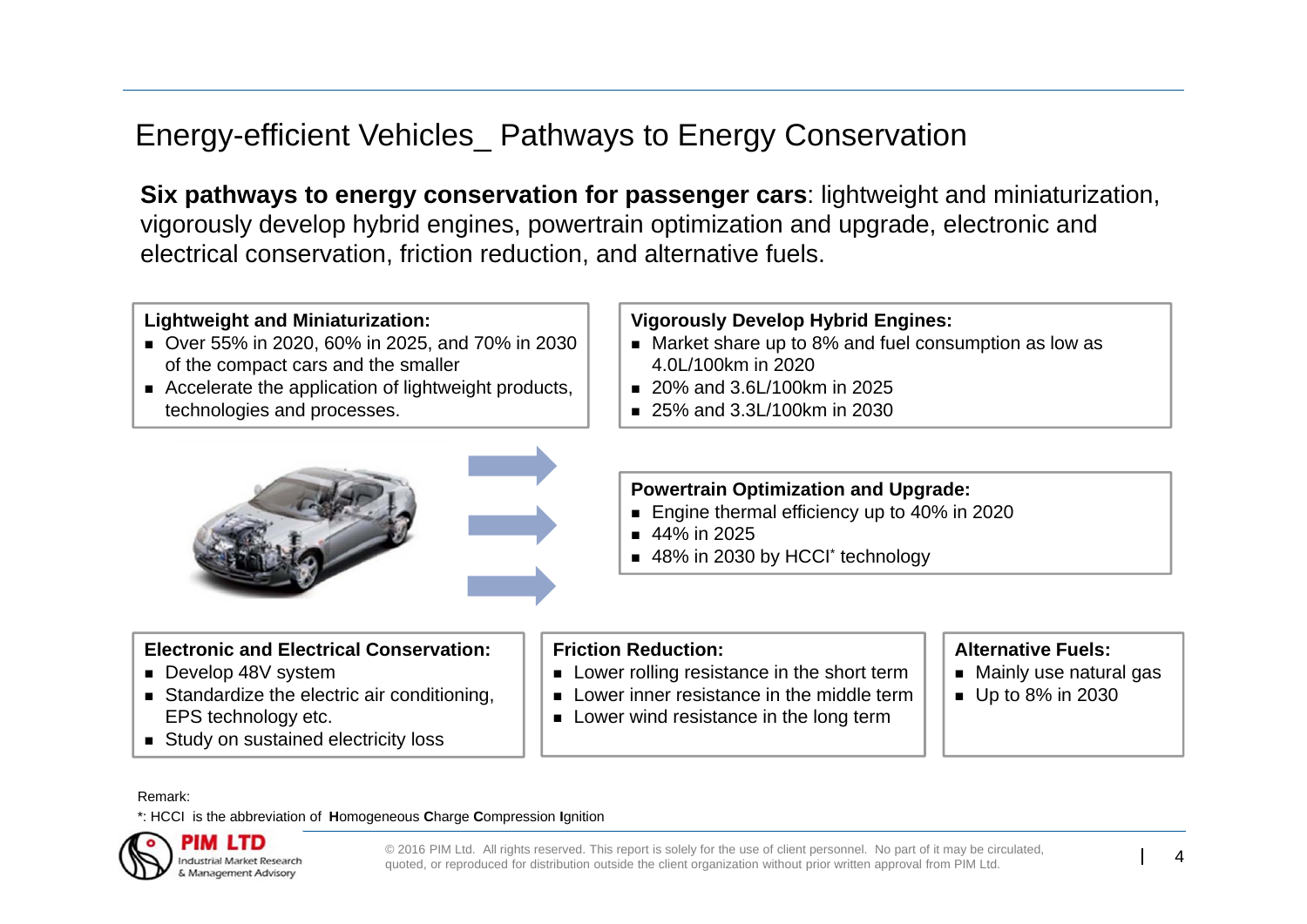Energy-efficient Vehicles\_ Pathways to Energy Conservation

**Six pathways to energy conservation for commercial cars: powertrain optimization and** upgrade, gradually develop hybrid engines, aerodynamic optimization, energy reduction, alternative fuels and continuously promote lightweight.

#### **Powertrain Optimization and Upgrade:**

- Engine thermal efficient up to 50% through developing highpressure, low-speed and high-twist engines, optimizing electric control, reducing rear axle ratio
- 52% through engine thermal management technologies
- 55% through the Rankine cycle

#### **Alternative Fuels:**

- Moderately and stably use natural gas
- **Demonstration and pilot applications**

#### **Continuously Promote Lightweight**

#### **Aerodynamic Optimization:**

- **Low rolling resistance in the short term**
- **Streamlined design and optimization in the mid-long term**

#### **Gradually Develop Hybrid Engines:**

- Study on system configuration and core components
- Gradually extend to commercial cars with lower cost in the mid-long term



#### **Energy Reduction:**

- Track the new energy-saving technologies, such as lined up vehicles and improved transport efficiency
- Gradually applied when the intelligent network technology is mature